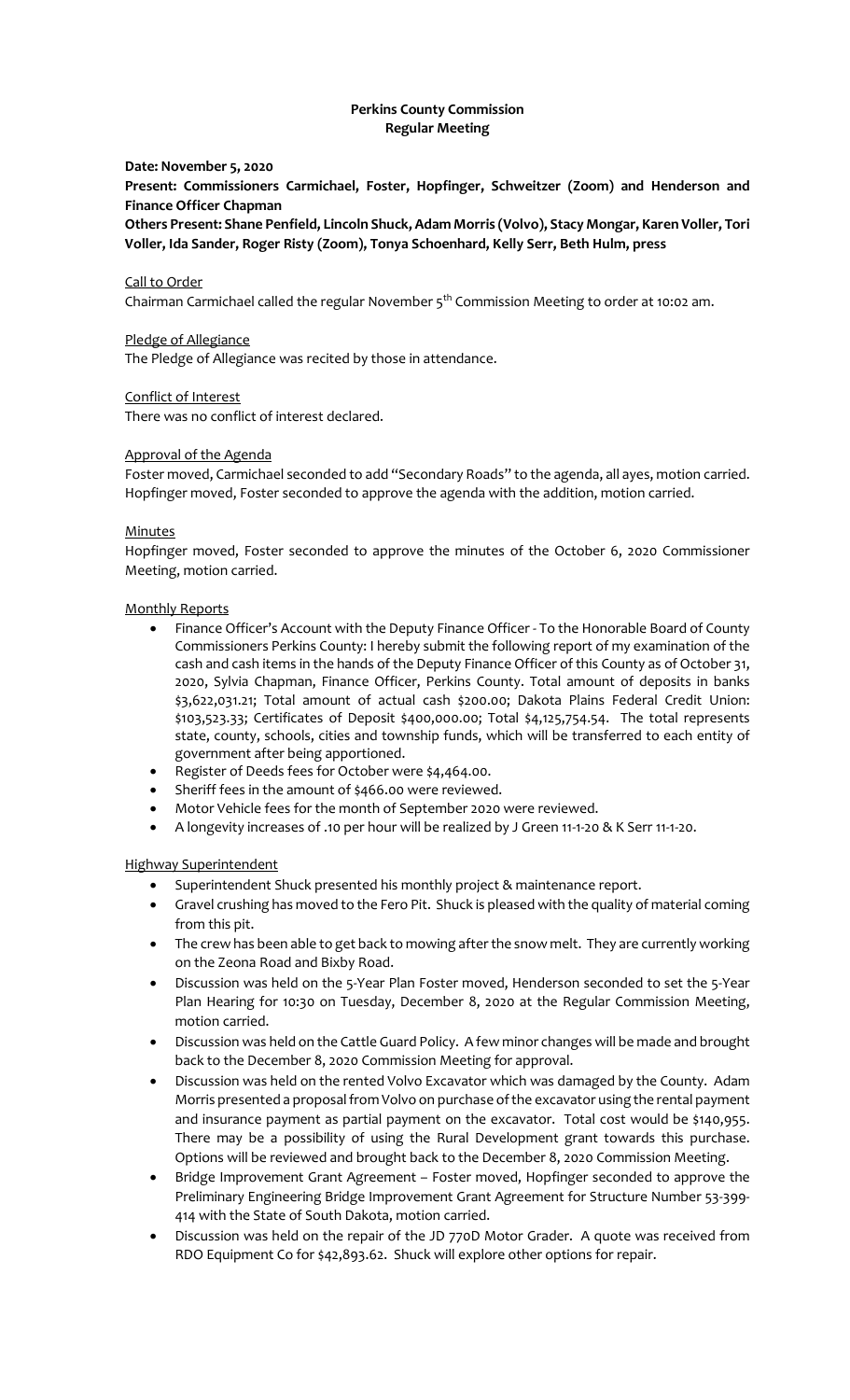• Discussion was held on the Perkins County secondary roads. There have been complaints concerning the blading of secondary roads.

# Resolution 2020-12 Amended Plat of Lots 1-8 Shadehill Addition

Discussion was held on the Amended Plat of Lots 1-8 of the Shadehill Addition. Superintendent Shuck had some concerns on the access easement. Merrimans have been contacted and the Plat will be placed on the agenda at a future date.

## Insurance Quotes

The Commission listened to insurance proposals for various forms of insurance from Voller Insurance (Farmer's Union), Risty Benefits, and Farm Bureau. The Commission will review the proposals and set a special meeting prior to December 1st to make a decision.

## County Liens

- Discussion was held on a letter of request from Michelle Mullis requesting that the lien be removed from her property Lemmon's 1st Addition Blk 4 Lot 2, due to a recent divorce. The lien will remain on property held by Rusty Crawford. Hopfinger moved, Henderson seconded to remove the lien from Lemmon's 1<sup>st</sup> Addition Blk 4 Lot 2, motion carried.
- Discussion was held on a letter of request from Jerome Erhart requesting that the lien be removed from Lemmon's 2<sup>nd</sup> Addn Blk 4 Lot 6. Foster moved, Hopfinger seconded to deny the request to remove the lien on Lemmon's 2<sup>nd</sup> Addn Blk 4 Lot 6, motion carried.

# Christmas Holiday

Discussion was held on the Christmas holidays. Henderson moved, Foster seconded to close the Perkins County Courthouse on December 24 and 25 and to grant 12 hours of holiday pay, all ayes, motion carried.

## Election Grants

Foster moved, Carmichael seconded to accept HAVA Election grant in the amount of \$4,401.28 and Covid Grant in the amount of \$2,626.36 to supplement 101-120 budget, motion carried.

## State's Attorney Penfield

State's Attorney Penfield announced that Casey Deibert has accepted a position with the Unifed Judicial System in Pierre. States Attorney Penfield expressed his appreciation for her years of service to Perkins County. Carmichael moved, Foster seconded to accept the resignation of Casey Deibert and to thank her for her 6+ years of service to Perkins County, motion carried. Foster moved, Hopfinger seconded to hire Lindsey Obrigewitch as a part-time Administrative Assistant at the rate of \$15.00 per hour, motion carried.

## Director of Equalization

Director of Equalization Corina Molnar would like to move Christine Becker from Administrative Deputy to Appraiser. Foster moved, Henderson seconded to move Christine Becker from Administrative Deputy to Appraiser and to set her wage at \$16.20 effective November 1, 2020, motion carried.

## 4-H Position

Two applications were received for the 4-H Coordinator position. The 4-H Board will be contacted to review the applications and make a recommendation to the Commission at a future meeting.

## Sheriff Serr

Sheriff Serr was present to discuss the appointment of a Perkins County Mental Health Chairman.

## Ambulance

Commissioner Carmichael gave the board an update on the status of the Bison Ambulance. Officers have been put in place. The board appointed by the Commission will disband January 1, 2021.

## Claims

The following claims were presented and approved for payment, Sept. payroll: 76,261.11; IRS, fica, 7,574.03; SD Retirement, retirement, 5,950.81; Delta Dental, insurance, 1,261.56; Medico Life, insurance, 107.88; Wellmark, insurance, 18,265.59; SDPEF, insurance, 96.00; HRA Reimbursements, 2,217.15; A&B, copier, \$37.12; Aggregate, gravel, 182,127.40; Agpro, repairs, 264.49; Allegiant Emer. Serv, supplies, 1338.06; Amer. Solutions, supplies 63.14; Artz, repairs, 112.66; Avera Queen, prof. fees, 96.55; B. Johnson, election, 222.00; Beck Motor, maint. 77.31; Beckman Memorial Church, rent, 50.00; B.